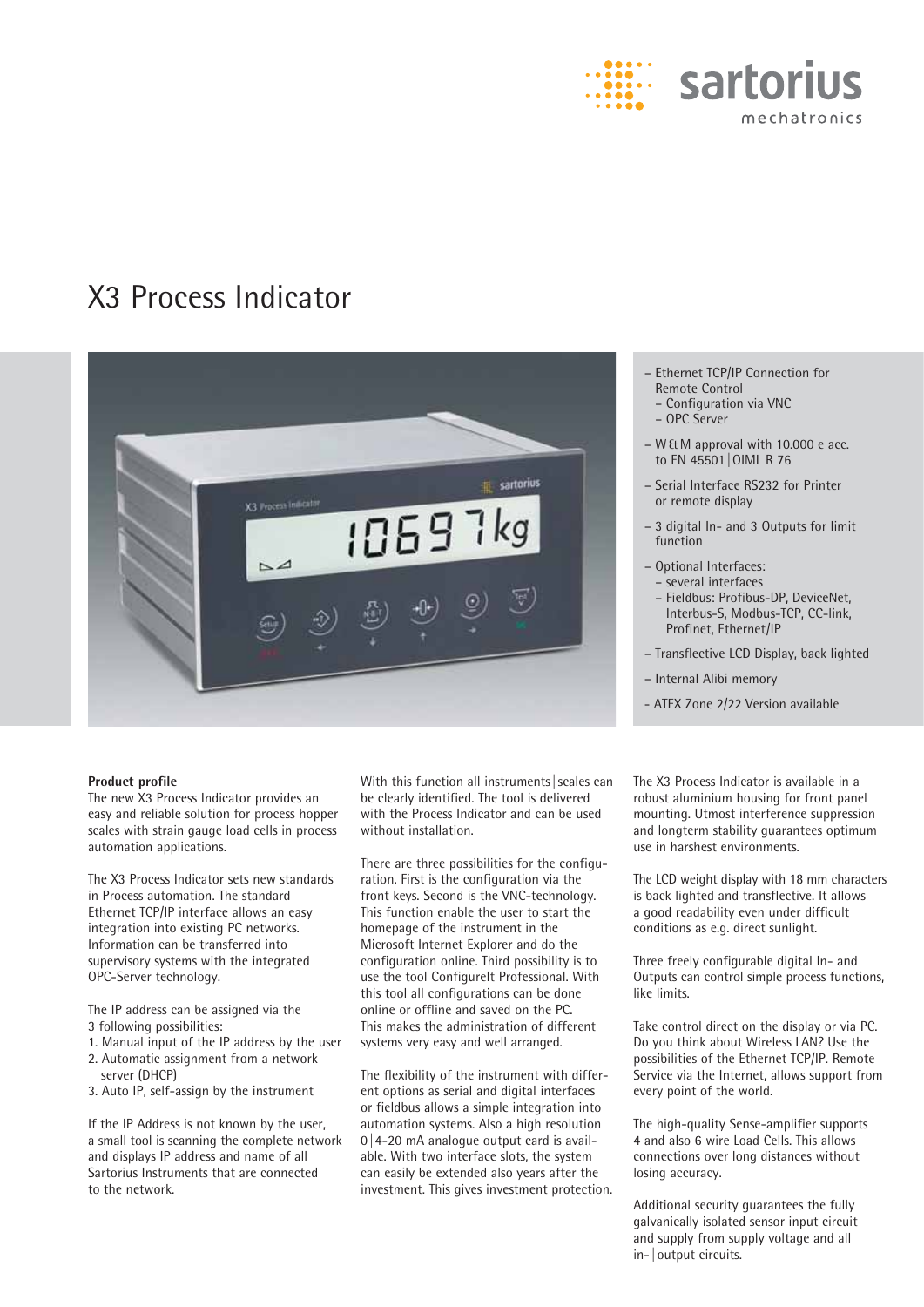## **Technical Data**

**Housing** Dimensions:  $192 \times 96 \times 150$  mm Panel cutout:  $187^{+0.5} \times 91^{+0.5}$  mm Material: Aluminium Protection class: IP30 Front panel: IP65

RoHS conform

**Supply Voltage** 110 V/240  $V_{AC}$  -15%/+10%, 50/60 Hz or: 24  $V_{\text{nc}}$ 

**Power Consumption** 13 VA/11 W

#### **Display**

LCD, transflective, back lighted Elements: 6-digits (7 Segments) figure height: 18 mm Colour: black | white with weight- and status symbols

**Keyboard** 6 double function keys (short lift keys)

## **Status Indicator**

**-> 0 <-** zero display within ± 1/4d standstill **<sup>B</sup>** gross weight display NET net weight display **<sup>T</sup>** tare weight display Dimensions can be set for: g, kg, t, lb Decimal point can be set

**Control outputs** Quantity: 3

opto-isolated output, passive, Voltage: max. 30  $V_{\text{DC}}$ Current: max. 30 mA

**Control Inputs** Quantity: 3, opto-isolated input, passiv, Functions: zero setting, taring... Voltage:  $max. 30 V_{oc}$ Current: max. 10 mA

**Load cell connection** All strain gauge load cells; 6- or 4-wire connection

**Load cell supply** 12 V, short-circuit proof. External load cell supply possible.

**Minimum load impedance** min. 75 O e.g. 6 load cells with 600  $\Omega$ or 4 load cells with 350  $\Omega$ 

**Measuring principle** Measuring amplifier: Delta-Sigma converter Measuring time: min 5 ms - max. 1600 ms

## **Accuracy**

10,000 e class III acc. to EN 45501; according to. OIML R 76, min. verification interval: 0.5 μV/e

**Input range** 7.5 nV (appr. 4.8 Mio. div.) Usable resolution: 0.2 μV/d

**Input signal** Measuring signal: 0 bis 36 mV (for 100 % nominal load)

**ATEX approval** only indicator PR5410/03

**Zone 2/22** II 3G Ex nA II T4 X II 3D Ex tD A22 IP5x T80°C X

As indicator for installation by the customer

**Linearity**  $\leq 0.003\%$ 

**Temperature effects** Zero: TK $<sub>0</sub>$  m  $<$  0.05 μV/K RTI</sub> Span:  $TK_{\text{scan}} < +/- 2.5$  ppm/K

**Alibi Memory** Internal 50.000 entries

**Digital filter for load cell**  4th order (low pass), Bessel, aperiodic or Butterworth

**Ethernet interface** Ethernet TCP/IP and Modbus TCP definition of an IP address: – AutoIP – DHCP Server assignment

– manual input of an IP address

Automatic detection of signal transmission and corresponding change over (auto cross-over) (cross-over or patch cable)

**Environmental conditions Temperature** W&M: –10 °C to +40 °C Operation: –10 °C to +50 °C Storage: –20 °C to +70 °C

**Protection class** Front panel IP65 Housing IP30

**Packing size**  $291 \times 331 \times 160$  mm

**Weight** Net: 1.45 kg Gross: 2.3 kg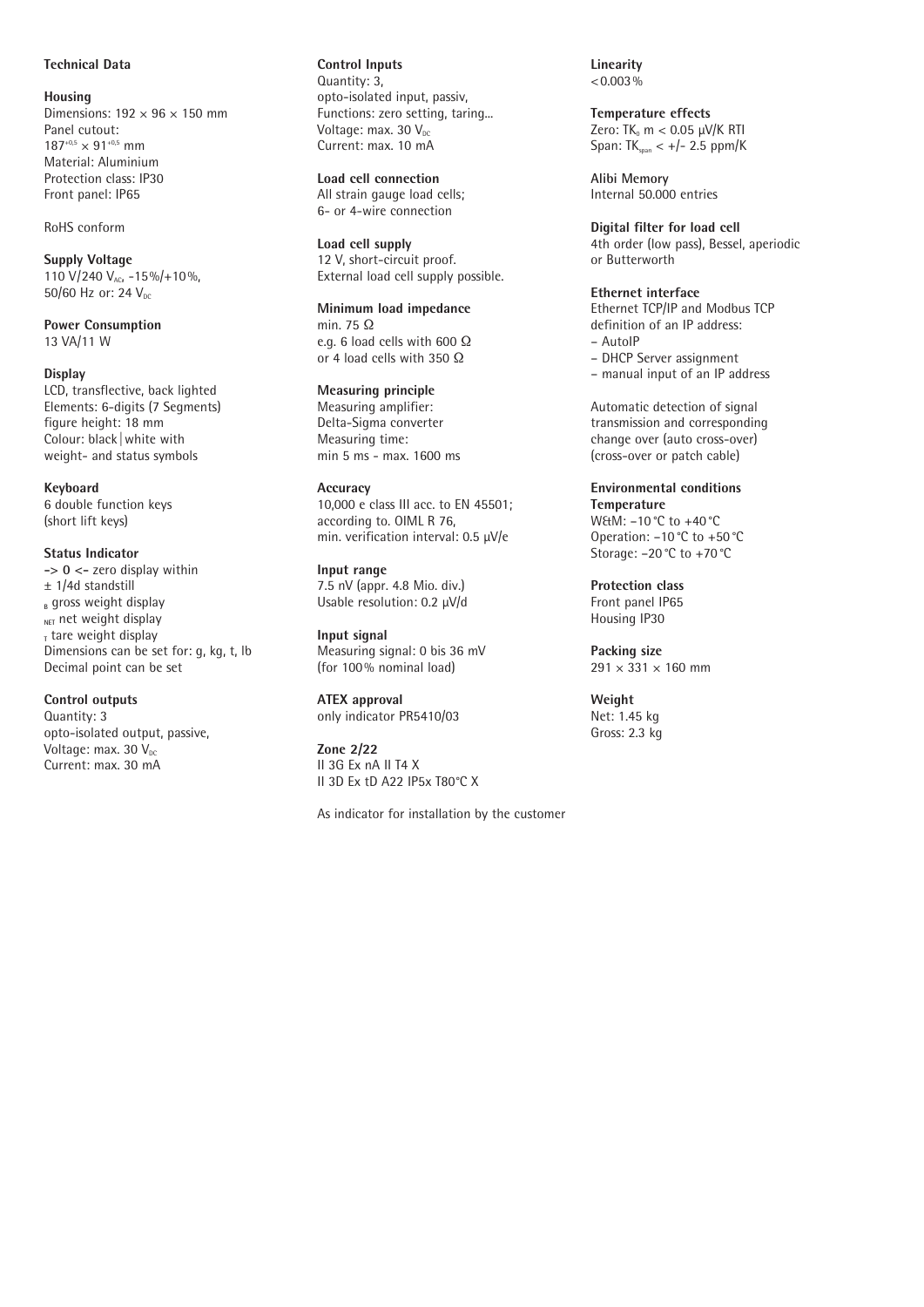| Line Statistics Sergeon front Collapsit Easter Mix                 |                                                                                                                                                                                                                                                                                                                          | Configurati Frontienness Changuisteen - XI (FRS+10) - Companies Sancros Sancros Holdano HoolingacalConfigurati - Sancros (Woldano S                                                                                                                                                                                                                                                                   |                                                                                                                                                                                   | WAL            |
|--------------------------------------------------------------------|--------------------------------------------------------------------------------------------------------------------------------------------------------------------------------------------------------------------------------------------------------------------------------------------------------------------------|-------------------------------------------------------------------------------------------------------------------------------------------------------------------------------------------------------------------------------------------------------------------------------------------------------------------------------------------------------------------------------------------------------|-----------------------------------------------------------------------------------------------------------------------------------------------------------------------------------|----------------|
| 皿                                                                  | 百米町のキュー                                                                                                                                                                                                                                                                                                                  |                                                                                                                                                                                                                                                                                                                                                                                                       |                                                                                                                                                                                   | TI Ziomarchi.  |
| St Negatic 31. 1 Peterprinted                                      | THROWN ISSUED TO CHANGE WILS                                                                                                                                                                                                                                                                                             |                                                                                                                                                                                                                                                                                                                                                                                                       |                                                                                                                                                                                   | $-1$           |
| Silen e-<br>IT WE Kertigunation<br>(i) Mestaculay<br>il coresenata | <b>Investor</b><br>in.<br>they<br>Christian Edmontonian<br><b>Trube</b><br>Perceivoide<br><b>BUNDEN</b><br>IP66.<br><b>Brockergust arounder</b><br>Distipalmeter<br><b>Fuldus</b><br><b>Baltimerit</b><br>Duta/DA<br>Description<br>Realisian aspeculture from store<br>(c) Wingmorth<br><b>Expense</b><br><b>Autour</b> | <b>MAIN(SHATE)</b><br>Tutique See (simply)<br><b>HALL</b><br>Tokergovern<br><b>Photosk [ma]</b><br>Outsides<br>Testimokal<br>was.<br><b>Silveduar</b> [v]<br><b>SREADSHIPS CE</b><br><b>Televisioni (2)</b><br>NAMERHOUS CO.<br>National Multipurgation with DAT.<br>talnetti tringentett [d]<br>New Yellow power (2)<br>Userwick 3.0<br><b>Hydre</b><br><b>Beache</b><br>Mil. au Vascolanier lanches | 1,00000<br>1,47.84<br><b>THEFT</b><br>u.<br><b>VET</b><br><b>List Filter</b><br><b>MAINA</b><br>⋍<br>5, 56<br>Lie<br>×.<br>mar<br>31,787<br>4.20<br>×<br>×<br>×<br>Th dealer<br>m |                |
|                                                                    |                                                                                                                                                                                                                                                                                                                          |                                                                                                                                                                                                                                                                                                                                                                                                       |                                                                                                                                                                                   | Faranter dober |

### **The Configurelt Professional program has the following features:**

- Searching for an instrument in a network
- Creating and modifying an instrument configuration
- Entering the parameters of an instrument
- Calibration of an instrument using the following methods: – with test weights
	-
	- by mV/V
	- using the load cell data ('smart calibration')
- Loading an instrument configuration from an instrument
- Storing an instrument configuration in an instrument or in a file
- Copying instrument configurations (cloning)
- Creating a documnt (PDF, XLS, etc.) with the instrument configuration



**The Functionality VNC allows the following functions:**

- Opens the internal Web-Page with the direct entry of the IP adress into the standard Web Browser
- Showing and modifying an instrument configuration
- Calibration of an instrument using the following methods:
	- with test weights
	- by mV/V
	- using the load cell data ('smart calibration')
- Displaying and printing the complete configuration
- Weight Indication on the PC Display
- Display the internal Alibi memory
- Readout of the fault memory